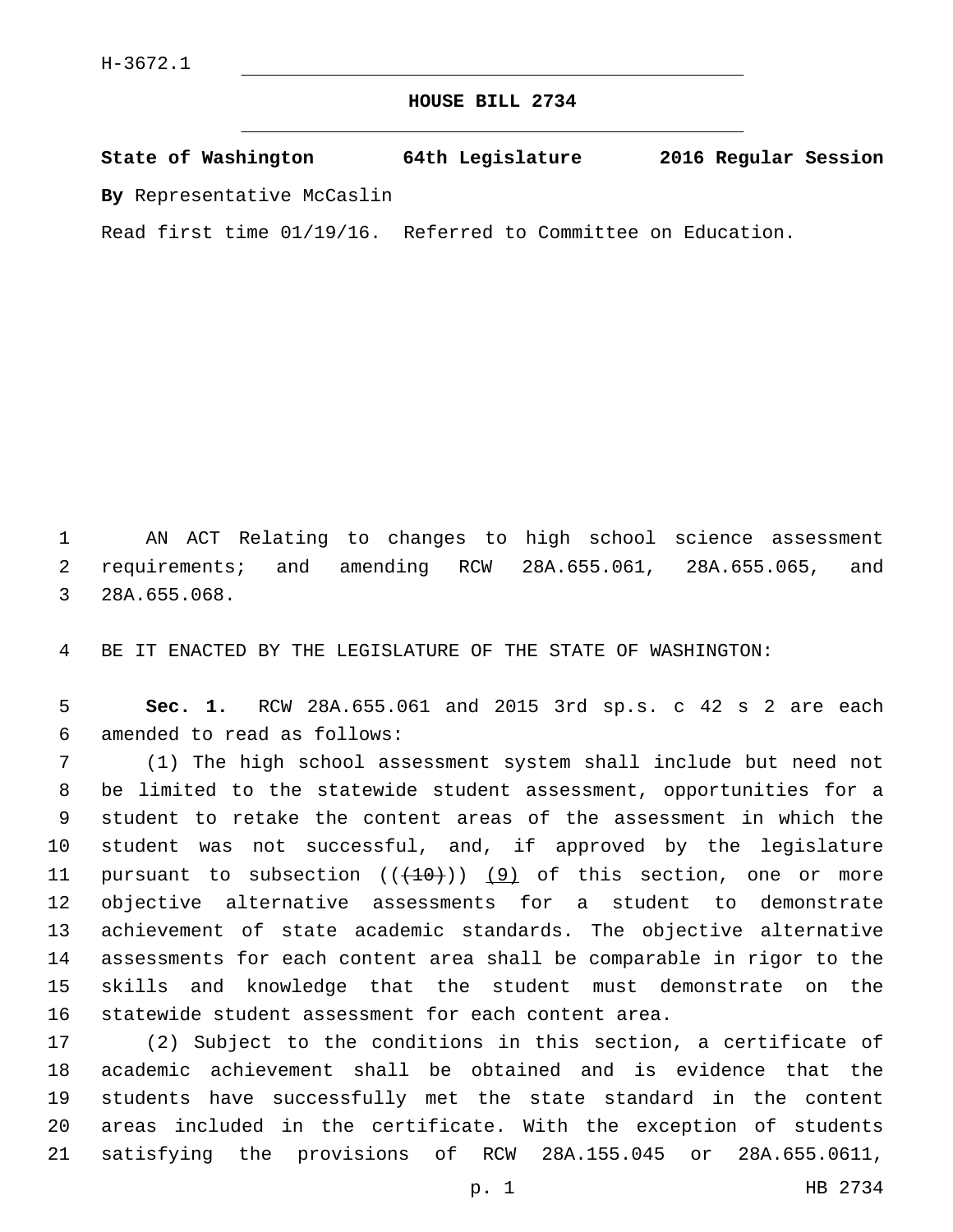acquisition of the certificate is required for graduation from a public high school but is not the only requirement for graduation.

 (3)(a) Beginning with the graduating class of 2008 through the graduating class of 2015, with the exception of students satisfying the provisions of RCW 28A.155.045, a student who meets the state standards on the reading, writing, and mathematics high school statewide student assessment shall earn a certificate of academic achievement. The mathematics assessment shall be the end-of-course assessment for the first year of high school mathematics that assesses the standards common to algebra I and integrated mathematics I or the end-of-course assessment for the second year of high school mathematics that assesses standards common to geometry and integrated 13 mathematics II.

 (b) As the state transitions from reading and writing assessments to an English language arts assessment and from end-of-course assessments to a comprehensive assessment for high school mathematics, a student in a graduating class of 2016 through 2018 shall earn a certificate of academic achievement if the student meets 19 the state standard as follows:

 (i) Students in the graduating class of 2016 may use the results 21 from:

 (A) The reading and writing assessment or the English language arts assessment developed with the multistate consortium; and

 (B) The end-of-course assessment for the first year of high school mathematics, the end-of-course assessment for the second year of high school mathematics, or the comprehensive mathematics assessment developed with the multistate consortium.

 (ii) Students in the graduating classes of 2017 and 2018 may use the results from:29

 (A) The tenth grade English language arts assessment developed by the superintendent of public instruction using resources from the multistate consortium or the English language arts assessment 33 developed with the multistate consortium; and

 (B) The end-of-course assessment for the first year of high school mathematics, the end-of-course assessment for the second year of high school mathematics, or the comprehensive mathematics assessment developed with the multistate consortium.

 (c) Beginning with the graduating class of 2019, a student who meets the state standards on the high school English language arts assessment developed with the multistate consortium and the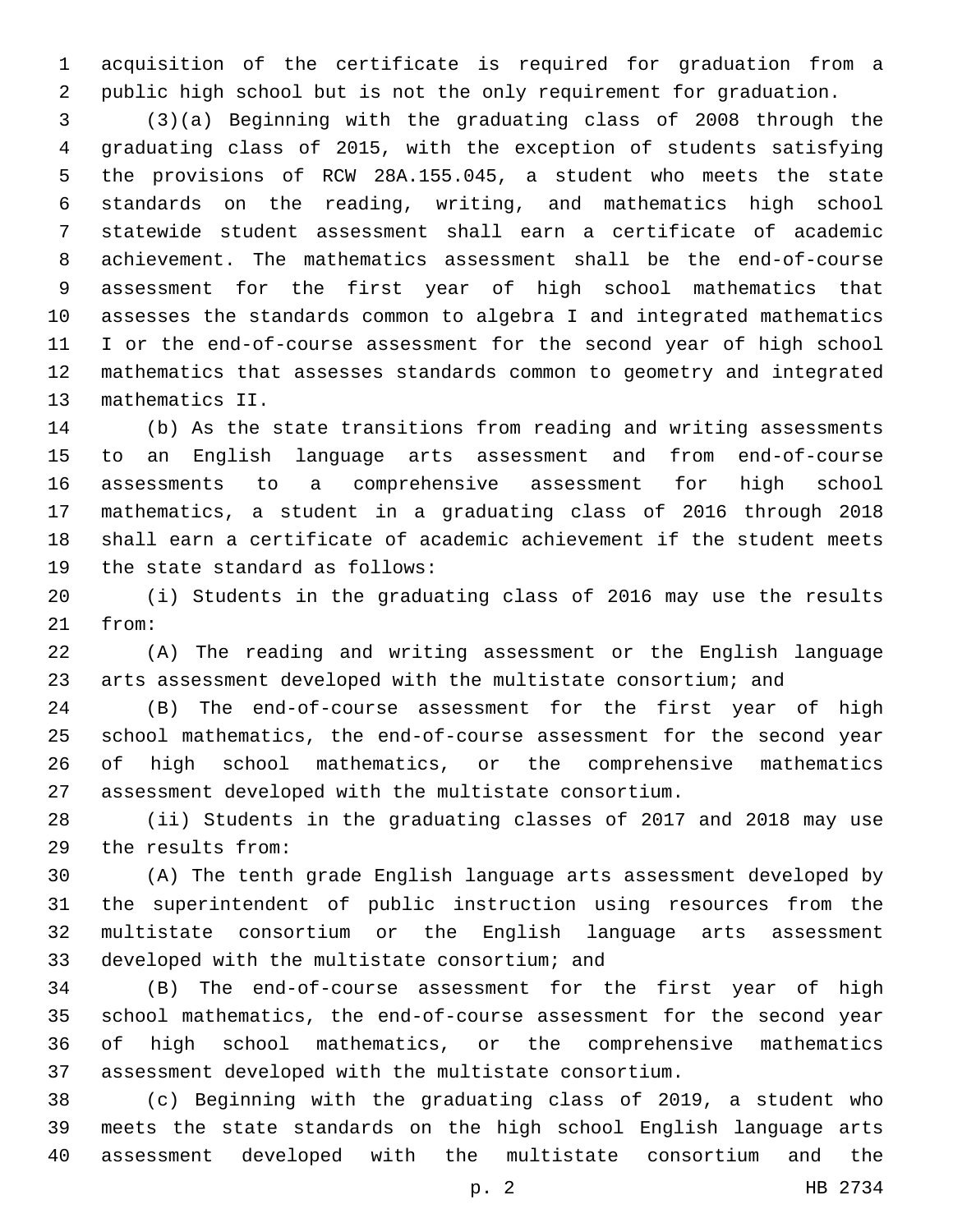comprehensive mathematics assessment developed with the multistate consortium shall earn a certificate of academic achievement.

 (d) If a student does not successfully meet the state standards in one or more content areas required for the certificate of academic achievement, then the student may retake the assessment in the content area at least twice a year at no cost to the student. If the student successfully meets the state standards on a retake of the assessment then the student shall earn a certificate of academic achievement. Once objective alternative assessments are authorized 10 pursuant to subsection  $((+10))$  (9) of this section, a student may use the objective alternative assessments to demonstrate that the student successfully meets the state standards for that content area if the student has taken the statewide student assessment at least 14 once. If the student successfully meets the state standards on the objective alternative assessments then the student shall earn a 16 certificate of academic achievement.

 (4) ((Beginning with the graduating class of 2017, a student must meet the state standards in science in addition to the other content areas required under subsection (3) of this section on the statewide student assessment, a retake, or the objective alternative assessments in order to earn a certificate of academic achievement.

 $(22 \t+5)$ ) The state board of education may not require the acquisition of the certificate of academic achievement for students in home-based instruction under chapter 28A.200 RCW, for students enrolled in private schools under chapter 28A.195 RCW, or for students satisfying the provisions of RCW 28A.155.045.

 $((+6))$  (5) A student may retain and use the highest result from each successfully completed content area of the high school 29 assessment.

30  $((+7+))$  (6) School districts must make available to students the 31 following options:

 (a) To retake the statewide student assessment at least twice a year in the content areas in which the student did not meet the state standards if the student is enrolled in a public school; or

 (b) To retake the statewide student assessment at least twice a year in the content areas in which the student did not meet the state standards if the student is enrolled in a high school completion program at a community or technical college. The superintendent of public instruction and the state board for community and technical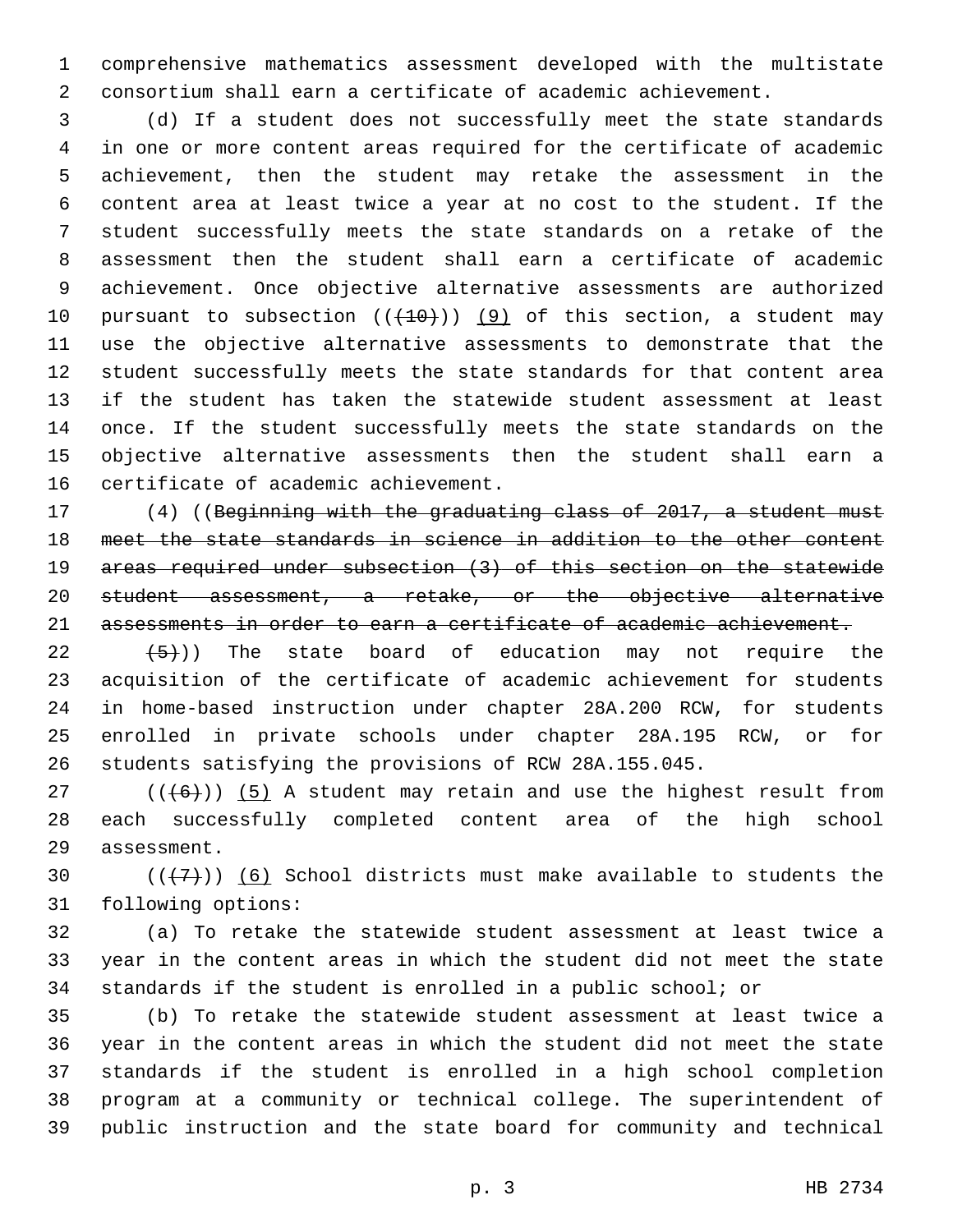colleges shall jointly identify means by which students in these 2 programs can be assessed.

 ( $(\overline{8})$ ) (7) Students who achieve the standard in a content area of the high school assessment but who wish to improve their results shall pay for retaking the assessment, using a uniform cost determined by the superintendent of public instruction.

 (( $(49)$ )) (8) Opportunities to retake the assessment at least twice 8 a year shall be available to each school district.

 $((+10))$   $(9)(a)$  The office of the superintendent of public instruction shall develop options for implementing objective alternative assessments, which may include an appeals process for students' scores, for students to demonstrate achievement of the state academic standards. The objective alternative assessments shall be comparable in rigor to the skills and knowledge that the student must demonstrate on the statewide student assessment and be objective 16 in its determination of student achievement of the state standards. Before any objective alternative assessments in addition to those authorized in RCW 28A.655.065 or (b) of this subsection are used by a student to demonstrate that the student has met the state standards in a content area required to obtain a certificate, the legislature shall formally approve the use of any objective alternative assessments through the omnibus appropriations act or by statute or 23 concurrent resolution.

 (b)(i) A student's score on the mathematics, reading or English, or writing portion of the SAT or the ACT may be used as an objective alternative assessment under this section for demonstrating that a student has met or exceeded the state standards for the certificate of academic achievement. The state board of education shall identify the scores students must achieve on the relevant portion of the SAT or ACT to meet or exceed the state standard in the relevant content 31 area on the statewide student assessment. ((A student's score on the science portion of the ACT or the science subject area tests of the SAT may be used as an objective alternative assessment under this section as soon as the state board of education determines that sufficient data is available to identify reliable equivalent scores for the science content area of the statewide student assessment.)) After the first scores are established, the state board may increase but not decrease the scores required for students to meet or exceed 39 the state standards.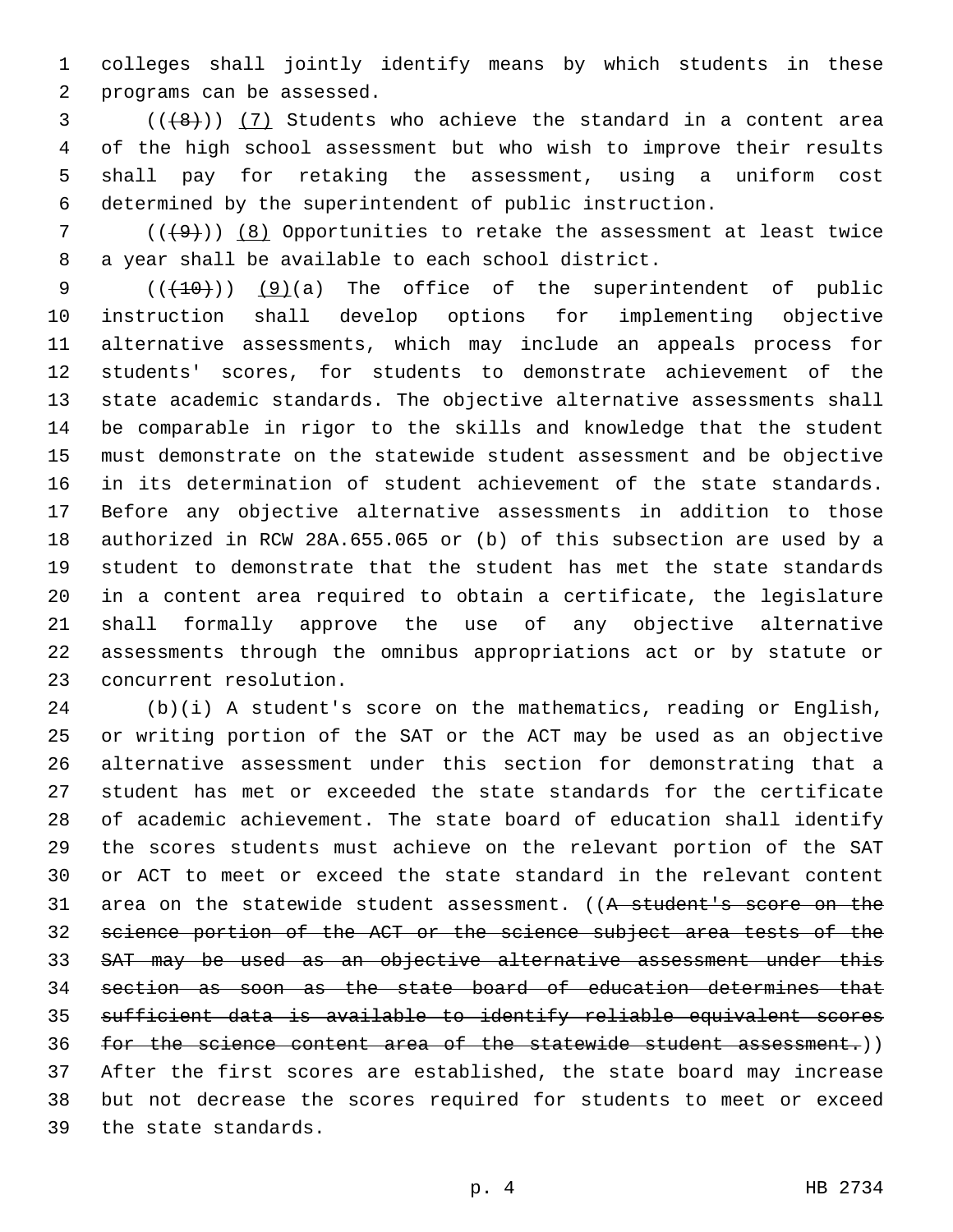(ii) A student who scores at least a three on the grading scale of one to five for selected AP examinations may use the score as an objective alternative assessment under this section for demonstrating that a student has met or exceeded state standards for the certificate of academic achievement. A score of three on the AP examinations in calculus or statistics may be used as an alternative assessment for the mathematics portion of the statewide student assessment. A score of three on the AP examinations in English language and composition may be used as an alternative assessment for the writing portion of the statewide student assessment; and for the English language arts portion of the assessment developed with the multistate consortium, once established in the 2014-15 school year. A score of three on the AP examinations in English literature and composition, macroeconomics, microeconomics, psychology, United States history, world history, United States government and politics, or comparative government and politics may be used as an alternative assessment for the reading portion of the statewide student assessment; and for the English language arts portion of the assessment developed with the multistate consortium, once established 20 in the 2014-15 school year. ((A score of three on the AP examination in biology, physics, chemistry, or environmental science may be used as an alternative assessment for the science portion of the statewide 23 student assessment.))

 (iii) A student who scores at least a four on selected externally administered international baccalaureate (IB) examinations may use the score as an objective alternative assessment under this section for demonstrating that the student has met or exceeded state standards for the certificate of academic achievement. A score of four on the higher level IB examinations for any of the IB English language and literature courses or for any of the IB individuals and societies courses may be used as an alternative assessment for the reading, writing, or English language arts portions of the statewide student assessment. A score of four on the higher level IB examinations for any of the IB mathematics courses may be used as an alternative assessment for the mathematics portion of the statewide 36 student assessment. ((A score of four on the higher level IB examinations for IB biology, chemistry, or physics may be used as an alternative assessment for the science portion of the statewide student assessment.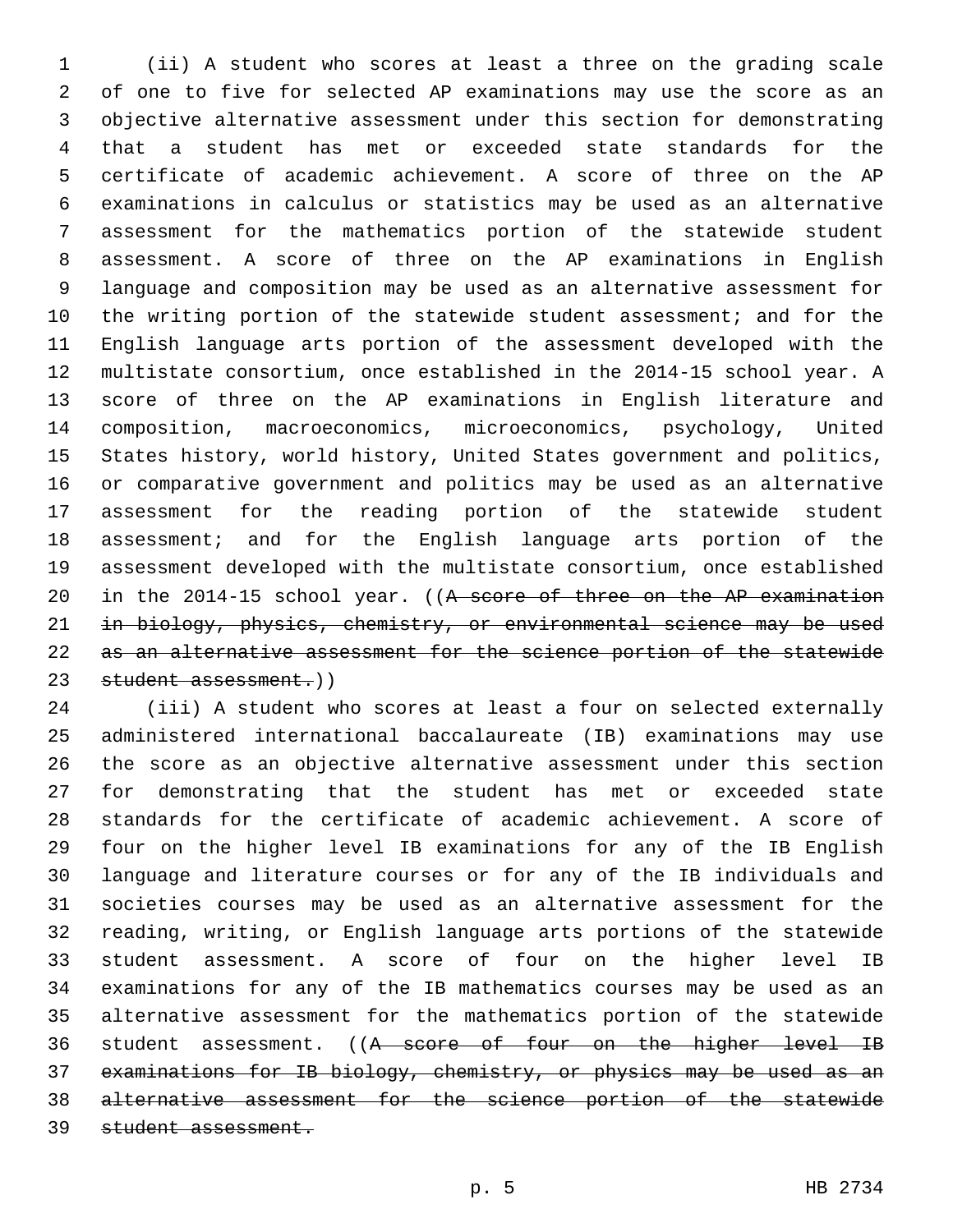1 (11)) (10) To help assure continued progress in academic achievement as a foundation for high school graduation and to assure that students are on track for high school graduation, each school district shall prepare plans for and notify students and their parents or legal guardians as provided in this subsection. Student learning plans are required for eighth grade students who were not successful on any or all of the content areas of the state assessment during the previous school year or who may not be on track to graduate due to credit deficiencies or absences. The parent or legal guardian shall be notified about the information in the student learning plan, preferably through a parent conference and at least annually. To the extent feasible, schools serving English language learner students and their parents shall translate the plan into the primary language of the family. The plan shall include the following 15 information as applicable:

(a) The student's results on the state assessment;

 (b) If the student is in the transitional bilingual program, the score on his or her Washington language proficiency test II;

19 (c) Any credit deficiencies;

20 (d) The student's attendance rates over the previous two years;

 (e) The student's progress toward meeting state and local 22 graduation requirements;

 (f) The courses, competencies, and other steps needed to be taken by the student to meet state academic standards and stay on track for graduation;

 (g) Remediation strategies and alternative education options available to students, including informing students of the option to continue to receive instructional services after grade twelve or 29 until the age of twenty-one;

 (h) The alternative assessment options available to students 31 under this section and RCW 28A.655.065;

 (i) School district programs, high school courses, and career and technical education options available for students to meet graduation 34 requirements; and

 (j) Available programs offered through skill centers or community and technical colleges, including the college high school diploma 37 options under RCW 28B.50.535.

 **Sec. 2.** RCW 28A.655.065 and 2009 c 556 s 19 are each amended to read as follows:39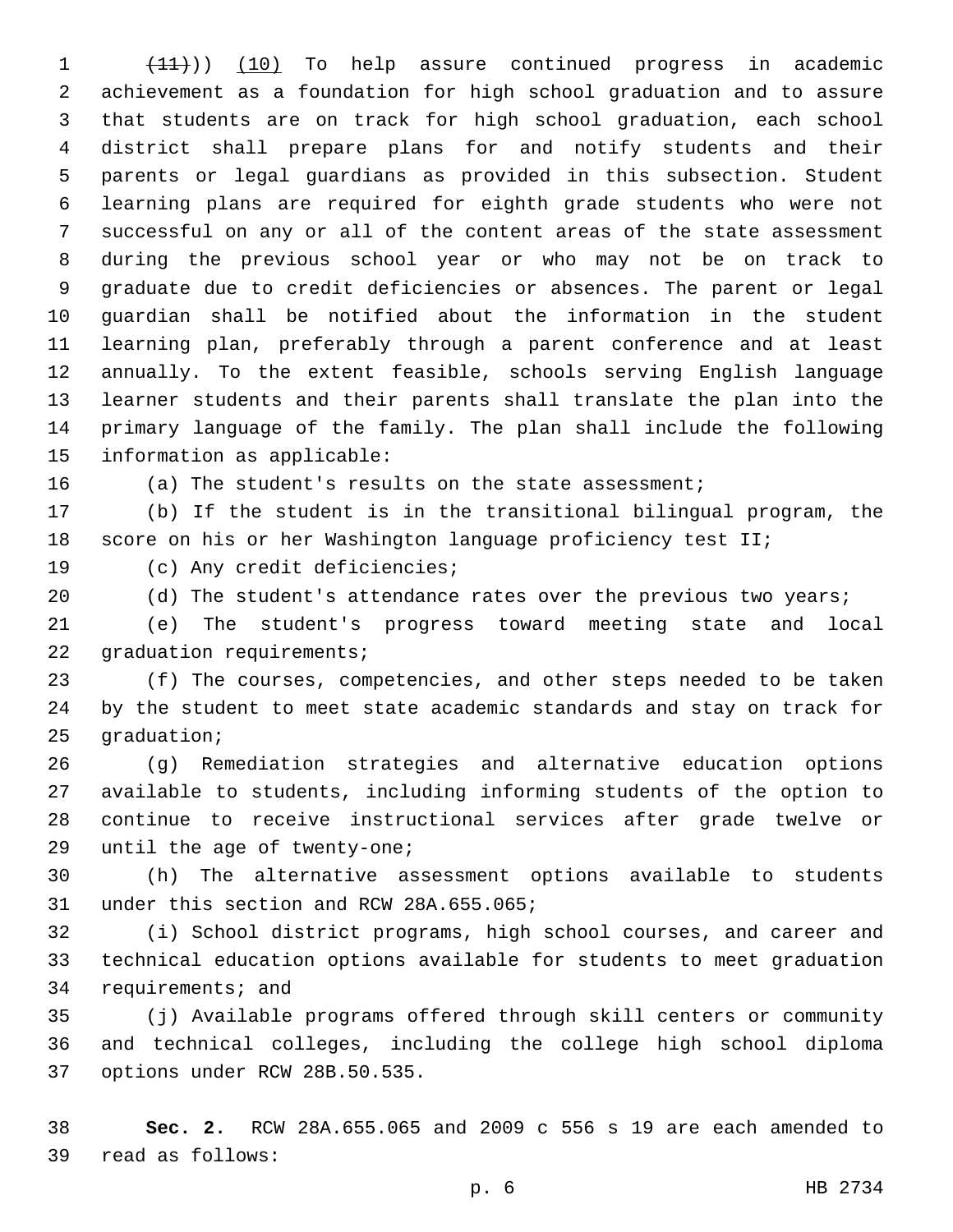(1) The legislature has made a commitment to rigorous academic standards for receipt of a high school diploma. The primary way that students will demonstrate that they meet the standards in reading, 4 writing,  $and$  mathematics( $($ , and science)) is through the 5 ((Washington)) statewide student assessment ((of student learning)). Only objective assessments that are comparable in rigor to the state assessment are authorized as an alternative assessment. Before seeking an alternative assessment, the legislature expects students to make a genuine effort to meet state standards, through regular and consistent attendance at school and participation in extended 11 learning and other assistance programs.

 (2) Under RCW 28A.655.061, beginning in the 2006-07 school year, the superintendent of public instruction shall implement objective alternative assessment methods as provided in this section for 15 students to demonstrate achievement of the state standards in content areas in which the student has not yet met the standard on the high 17 school ((Washington)) statewide student assessment ((of student 18 <del>learning</del>)). A student may access an alternative if the student meets applicable eligibility criteria in RCW 28A.655.061 and this section and other eligibility criteria established by the superintendent of public instruction, including but not limited to attendance criteria and participation in the remediation or supplemental instruction contained in the student learning plan developed under RCW 28A.655.061. A school district may waive attendance and/or remediation criteria for special, unavoidable circumstances.

 (3) For the purposes of this section, "applicant" means a student seeking to use one of the alternative assessment methods in this 28 section.

 (4) One alternative assessment method shall be a combination of the applicant's grades in applicable courses and the applicant's 31 highest score on the high school ((Washington)) statewide student 32 assessment ((of student learning)), as provided in this subsection. A student is eligible to apply for the alternative assessment method under this subsection (4) if the student has a cumulative grade point average of at least 3.2 on a four point grading scale. The superintendent of public instruction shall determine which high school courses are applicable to the alternative assessment method 38 and shall issue quidelines to school districts.

 (a) Using guidelines prepared by the superintendent of public instruction, a school district shall identify the group of students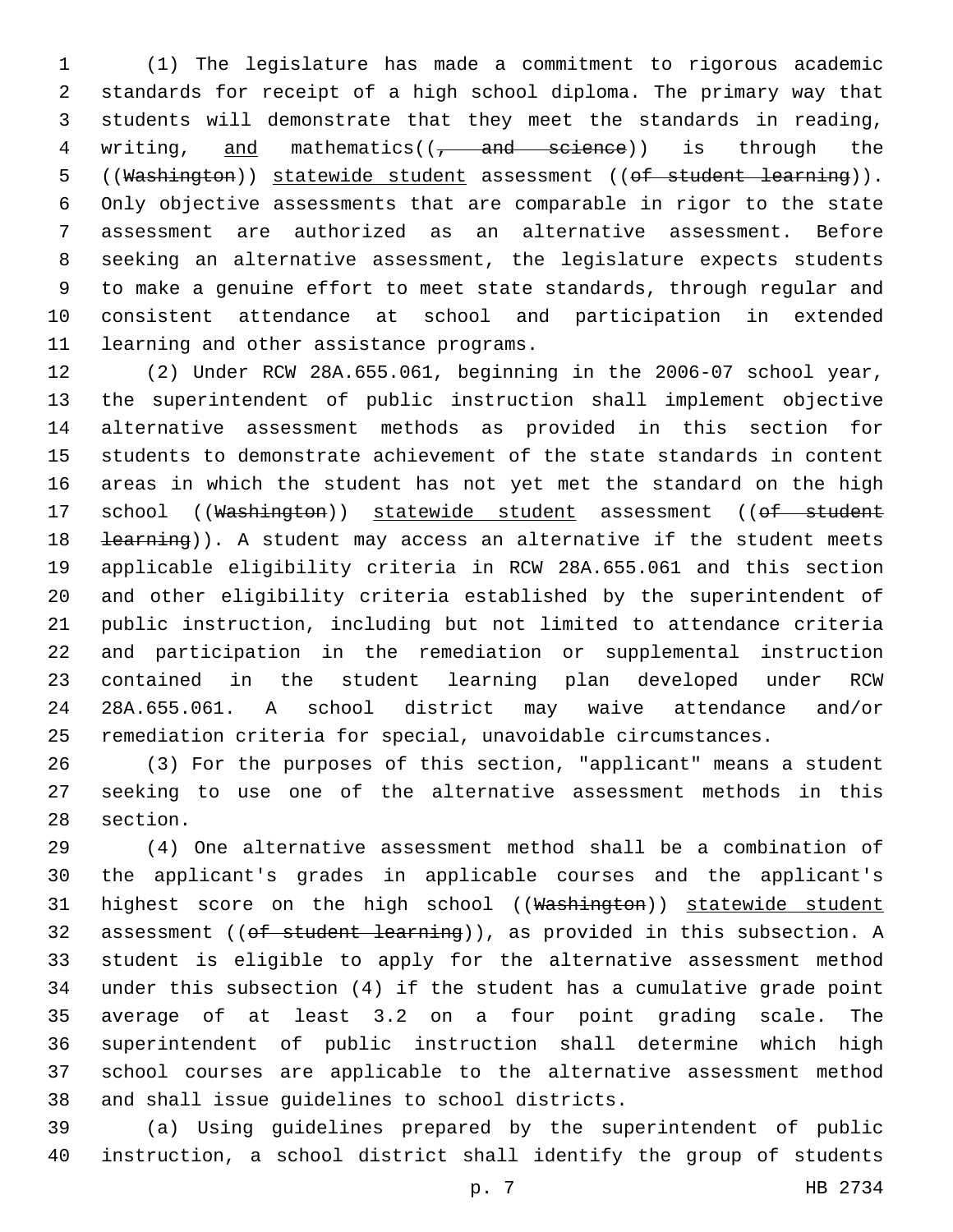in the same school as the applicant who took the same high school courses as the applicant in the applicable content area. From the group of students identified in this manner, the district shall select the comparison cohort that shall be those students who met or 5 slightly exceeded the state standard on the ((Washington)) statewide 6 student assessment ((of student learning)).

 (b) The district shall compare the applicant's grades in high school courses in the applicable content area to the grades of students in the comparison cohort for the same high school courses. If the applicant's grades are equal to or above the mean grades of the comparison cohort, the applicant shall be deemed to have met the 12 state standard on the alternative assessment.

 (c) An applicant may not use the alternative assessment under this subsection (4) if there are fewer than six students in the 15 comparison cohort.

 (5) The superintendent of public instruction shall develop an alternative assessment method that shall be an evaluation of a collection of work samples prepared and submitted by the applicant. Effective September 1, 2009, collection of work samples may be 20 submitted only in content areas where meeting the state standard on the high school assessment is required for purposes of graduation.

 (a) The superintendent of public instruction shall develop guidelines for the types and number of work samples in each content area that may be submitted as a collection of evidence that the applicant has met the state standard in that content area. Work samples may be collected from academic, career and technical, or remedial courses and may include performance tasks as well as written products. The superintendent shall submit the guidelines for approval 29 by the state board of education.

 (b) The superintendent shall develop protocols for submission of the collection of work samples that include affidavits from the applicant's teachers and school district that the samples are the work of the applicant and a requirement that a portion of the samples be prepared under the direct supervision of a classroom teacher. The superintendent shall submit the protocols for approval by the state board of education.36

 (c) The superintendent shall develop uniform scoring criteria for evaluating the collection of work samples and submit the scoring criteria for approval by the state board of education. Collections shall be scored at the state level or regionally by a panel of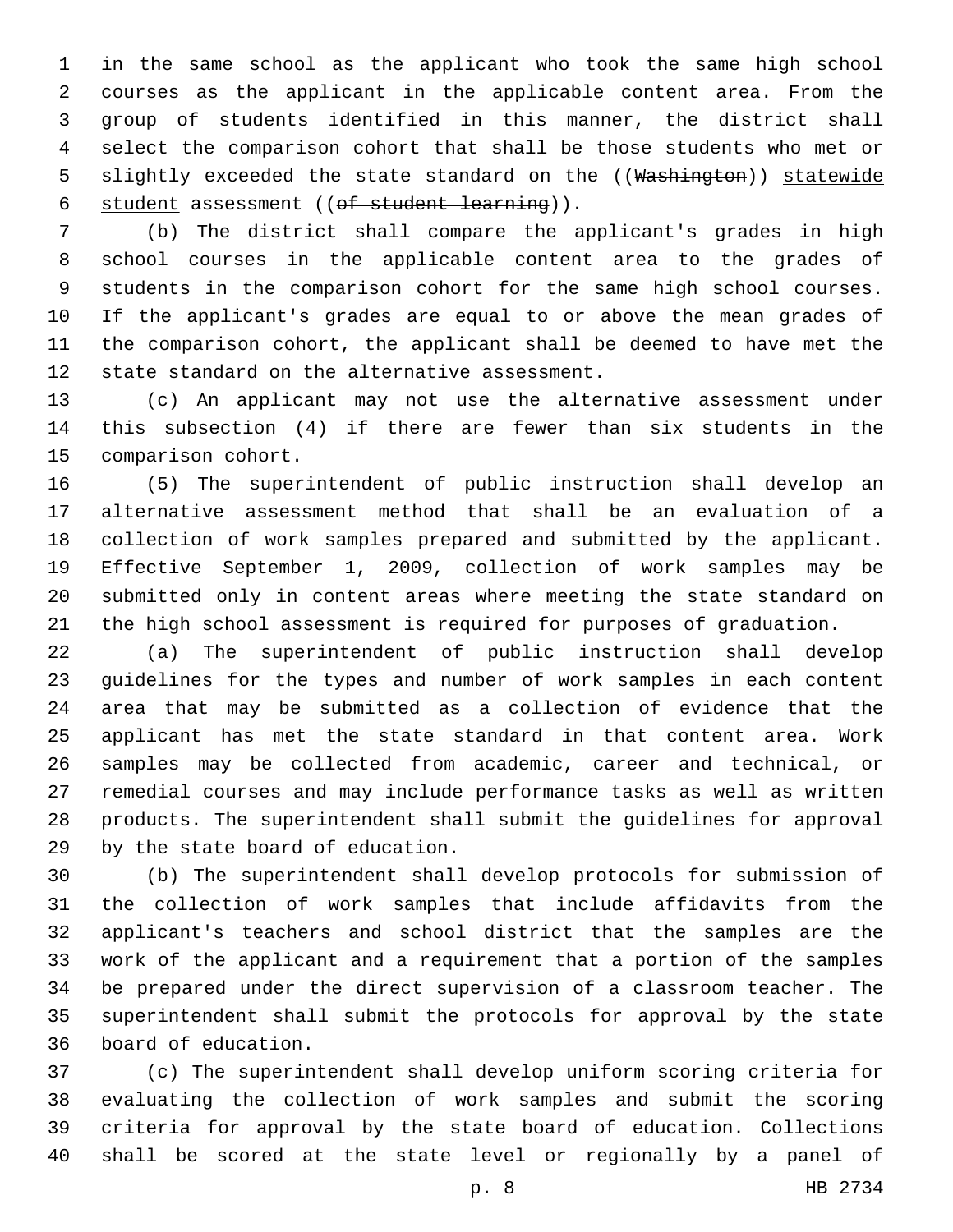educators selected and trained by the superintendent to ensure objectivity, reliability, and rigor in the evaluation. An educator may not score work samples submitted by applicants from the educator's school district. If the panel awards an applicant's collection of work samples the minimum required score, the applicant shall be deemed to have met the state standard on the alternative 7 assessment.

 (d) Using an open and public process that includes consultation with district superintendents, school principals, and other educators, the state board of education shall consider the guidelines, protocols, scoring criteria, and other information regarding the collection of work samples submitted by the superintendent of public instruction. The collection of work samples may be implemented as an alternative assessment after the state board of education has approved the guidelines, protocols, and scoring criteria and determined that the collection of work samples: (i) Will meet professionally accepted standards for a valid and reliable measure of the grade level expectations and the essential academic learning requirements; and (ii) is comparable to or exceeds the rigor of the skills and knowledge that a student must demonstrate on the 21 ((Washington)) statewide student assessment ((of student learning)) in the applicable content area. The state board shall make an approval decision and determination no later than December 1, 2006, and thereafter may increase the required rigor of the collection of work samples.25

 (e) By September of 2006, the superintendent of public instruction shall develop informational materials for parents, teachers, and students regarding the collection of work samples and the status of its development as an alternative assessment method. The materials shall provide specific guidance regarding the type and number of work samples likely to be required, include examples of work that meets the state learning standards, and describe the scoring criteria and process for the collection. The materials shall also encourage students in the graduating class of 2008 to begin creating a collection if they believe they may seek to use the collection once it is implemented as an alternative assessment.

 (6)(a) For students enrolled in a career and technical education program approved under RCW 28A.700.030, the superintendent of public instruction shall develop additional guidelines for collections of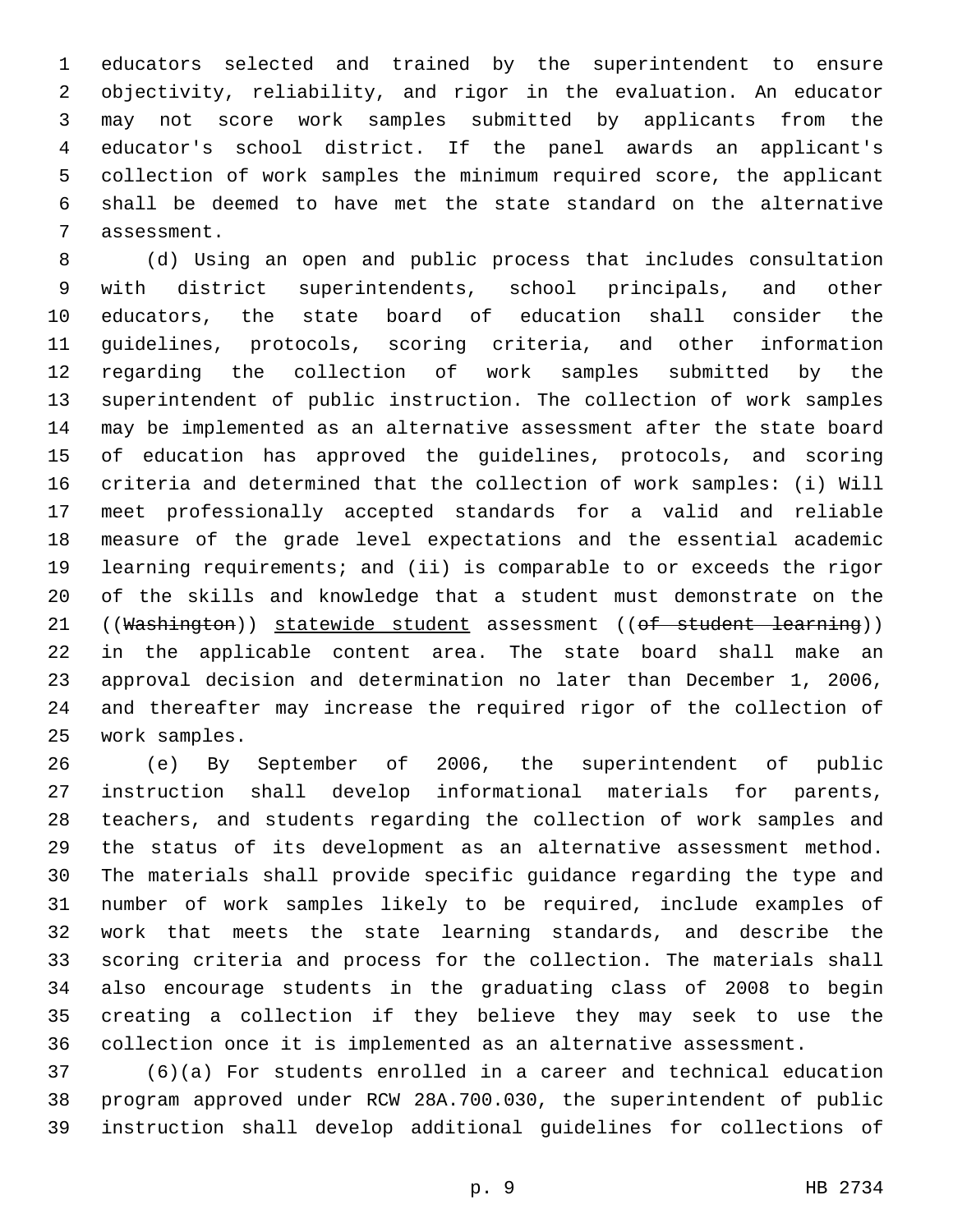work samples that are tailored to different career and technical programs. The additional guidelines shall:2

 (i) Provide multiple examples of work samples that are related to 4 the particular career and technical program;

 (ii) Permit work samples based on completed activities or projects where demonstration of academic knowledge is inferred; and

 (iii) Provide multiple examples of work samples drawn from career 8 and technical courses.

 (b) The purpose of the additional guidelines is to provide a clear pathway toward a certificate of academic achievement for career and technical students by showing them applied and relevant opportunities to demonstrate their knowledge and skills, and to provide guidance to teachers in integrating academic and career and technical instruction and assessment and assisting career and technical students in compiling a collection. The superintendent of public instruction shall develop and disseminate additional guidelines for no fewer than ten career and technical education programs representing a variety of program offerings by no later than September 1, 2008. Guidelines for ten additional programs shall be developed and disseminated no later than June 1, 2009.

 (c) The superintendent shall consult with community and technical colleges, employers, the workforce training and education coordinating board, apprenticeship programs, and other regional and national experts in career and technical education to create appropriate guidelines and examples of work samples and other evidence of a career and technical student's knowledge and skills on 27 the state academic standards.

 (7) The superintendent of public instruction shall study the feasibility of using existing mathematics assessments in languages other than English as an additional alternative assessment option. The study shall include an estimation of the cost of translating the tenth grade mathematics assessment into other languages and scoring 33 the assessments should they be implemented.

(8) The superintendent of public instruction shall implement:

 (a) By June 1, 2006, a process for students to appeal the score 36 they received on the high school assessments; and

 (b) By January 1, 2007, guidelines and appeal processes for waiving specific requirements in RCW 28A.655.061 pertaining to the certificate of academic achievement and to the certificate of individual achievement for students who: (i) Transfer to a Washington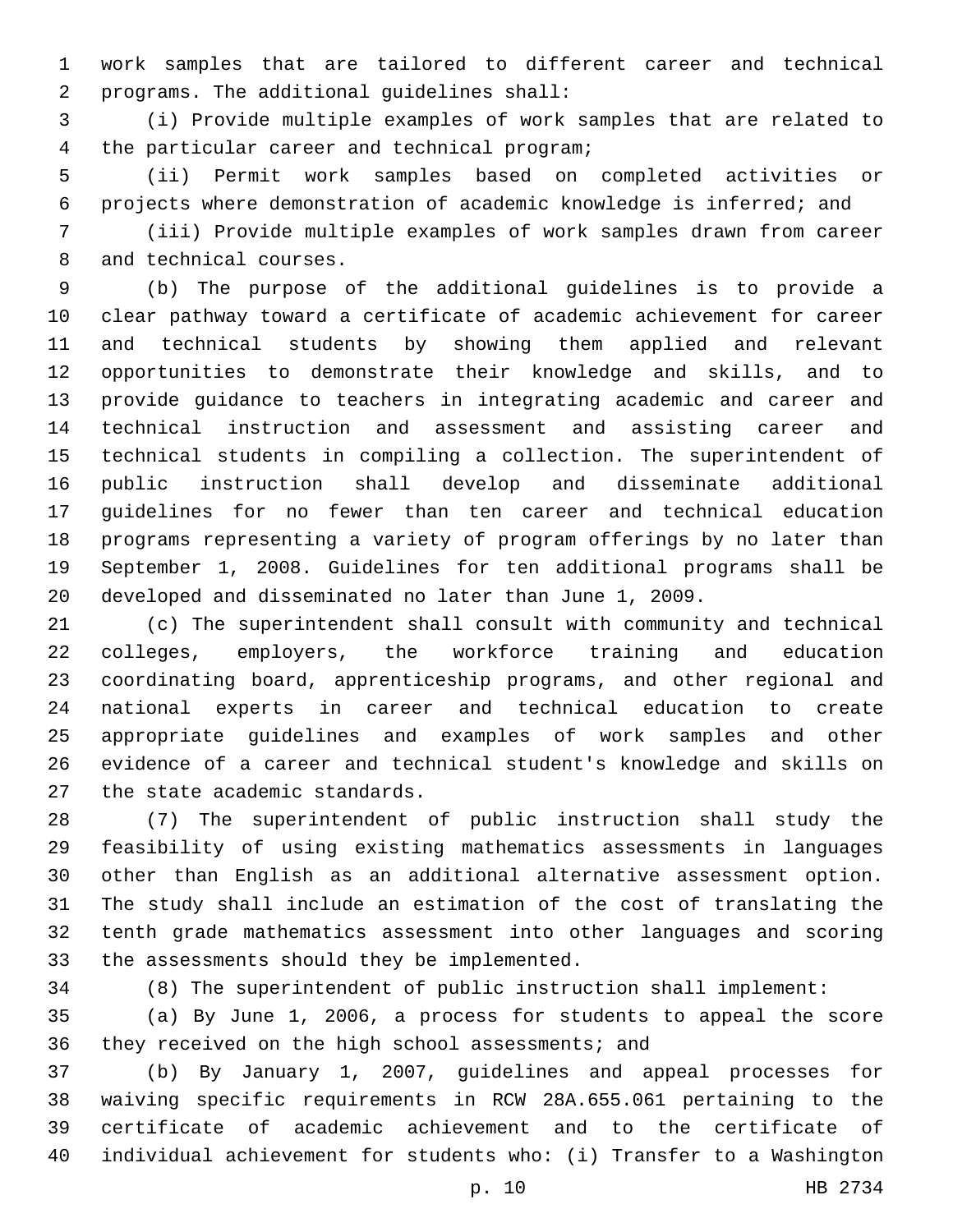public school in their junior or senior year with the intent of obtaining a public high school diploma, or (ii) have special, unavoidable circumstances.3

 (9) The state board of education shall examine opportunities for additional alternative assessments, including the possible use of one or more standardized norm-referenced student achievement tests and the possible use of the reading, writing, or mathematics portions of the ACT ASSET and ACT COMPASS test instruments as objective alternative assessments for demonstrating that a student has met the state standards for the certificate of academic achievement. The state board shall submit its findings and recommendations to the education committees of the legislature by January 10, 2008.

 (10) The superintendent of public instruction shall adopt rules 14 to implement this section.

 **Sec. 3.** RCW 28A.655.068 and 2013 2nd sp.s. c 22 s 4 are each 16 amended to read as follows:

 (1) Beginning in the 2011-12 school year, the statewide high school assessment in science shall be an end-of-course assessment for biology that measures the state standards for life sciences, in addition to systems, inquiry, and application as they pertain to life 21 sciences.

 (2)(a) The superintendent of public instruction may develop or adopt science end-of-course assessments or a comprehensive science assessment that includes subjects in addition to biology for purposes of RCW 28A.655.061, when so directed by the legislature. The legislature intends to transition from a biology end-of-course 27 assessment to a more comprehensive science assessment ((in a manner consistent with the way in which the state transitioned to an English language arts assessment and a comprehensive mathematics assessment. The legislature further intends that the transition will include at least two years of using the student assessment results from either the biology end-of-course assessment or the more comprehensive assessment in order to provide students with reasonable opportunities to demonstrate high school competencies while being mindful of the 35 increasing rigor of the new assessment)).

 (b) The superintendent of public instruction shall develop or adopt a science assessment in accordance with RCW 28A.655.070(10) that is not biased toward persons with different learning styles, racial or ethnic backgrounds, or on the basis of gender.